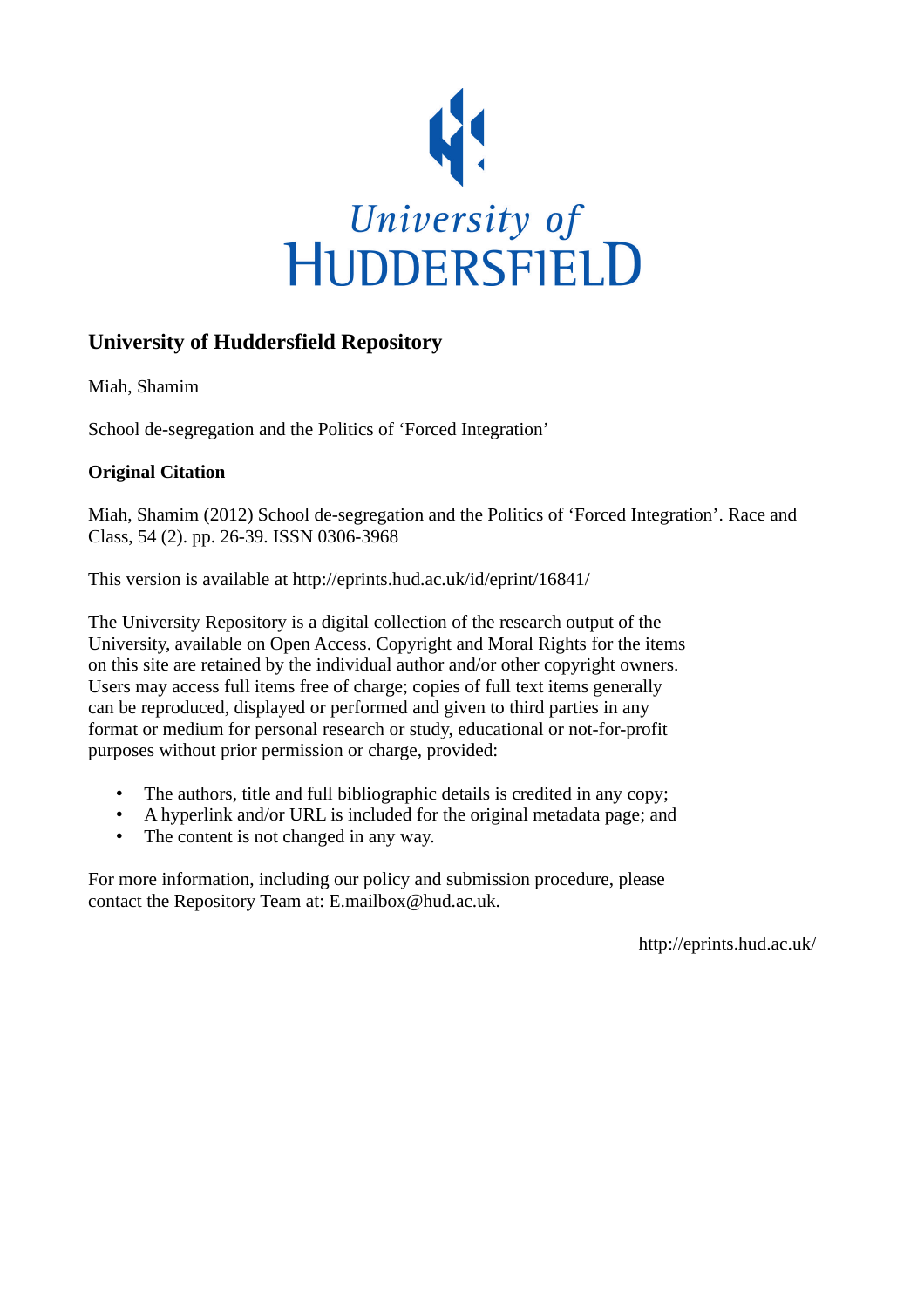Miah, Shamim (2012) *School de-segregation and the Politics of 'Forced Integration'.* Race and Class, 54 (2). pp. 26-39. ISSN 0306-3968

### **School desegregation and the politics of 'forced integration'**

# SHAMIM MIAH

*Abstract*: Using the programme for creating the controversial School Academies, local governments have attempted to force an integration of schools with majority white and ethnic minority pupil cohorts via new mergers. This has largely been as a response to analysts' fears about self-segregation and insufficient community cohesion, following riots in northern towns in 2001, and the spectre of radicalisation amongst young Muslims following 9/11 and 7/7. An examination of school mergers in Burnley, Blackburn, Leeds and Oldham reveals how they have amplified racial attacks on Muslim pupils and their feelings of insecurity whilst also fuelling a backlash against what is perceived by some members of the white working class as a form of social engineering which endangers white privilege.

*Keywords:* community cohesion, integration, Muslims, Prevent Programme, School Academies, white backlash

'Negro children needed neither segregated schools nor mixed schools. What they need is education'

 $(W.E.B Du Bois 1868-1963)^1$ 

'Integration is not publicly debated. It is a categorical imperative, a general norm that is imposed on everyone but particularly one group: immigrants and all those gravitating around them'

(Narcira Guenif Souilmas)<sup>2</sup>

 $\overline{a}$ 

Shamim Miah is a senior lecturer in religion and education at the University of Huddersfield.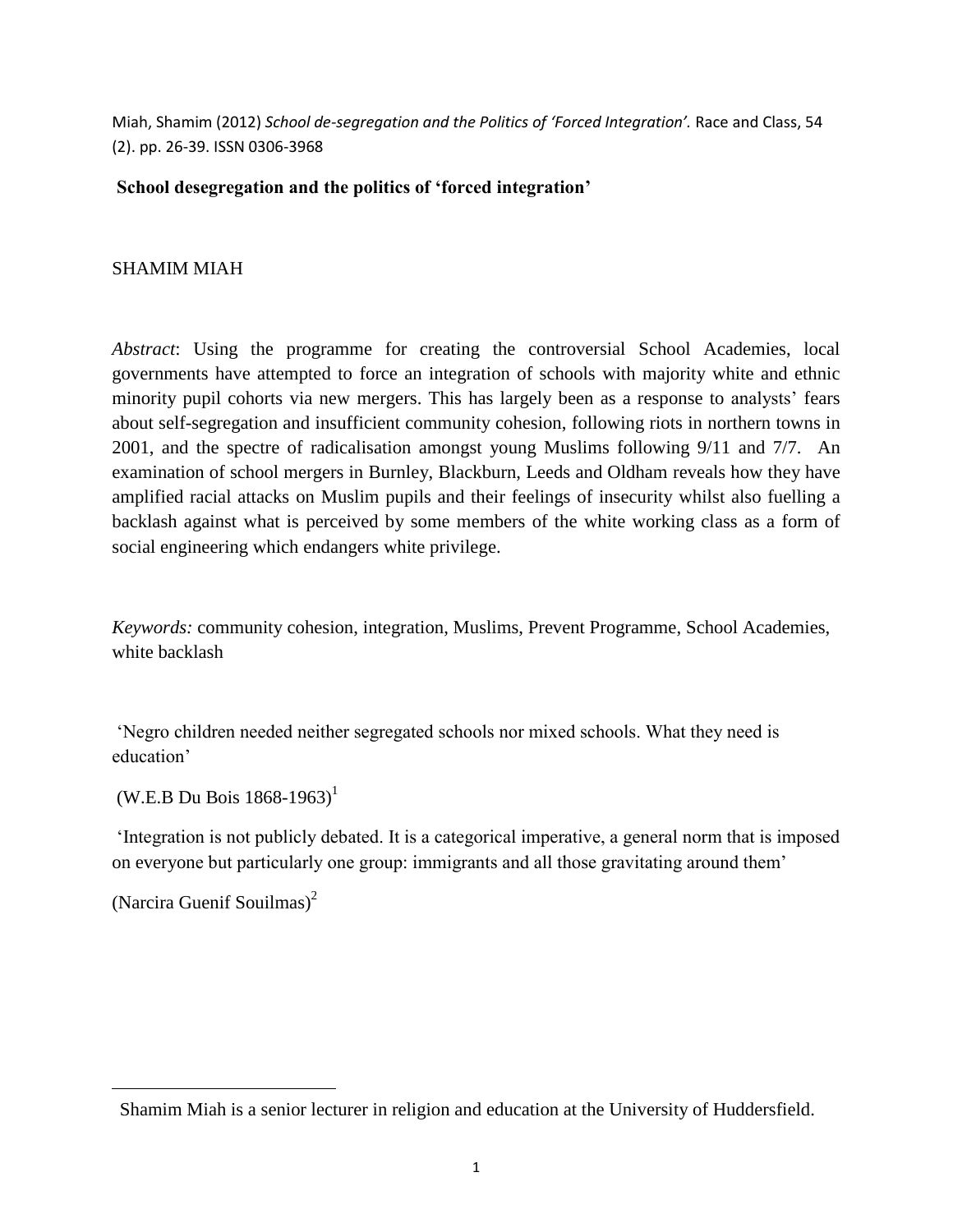#### Introduction

The institutionalising of racism within the British educational context began in 1965, when, because of concerns expressed by white parents in Southall (west London) that their children were being held back educationally because of the 'influx' of Asian children, a regulation was bought in to cap the number of ethnic minority pupils to one third in any one school, so as to facilitate assimilation. Asian pupils who could not get into their local schools were then bussed out of their area to schools in other areas. This policy was to be adopted by eleven local authorities with significant Black and Minority Ethnic communities.<sup>3</sup> The fact that BME pupils only were being bussed was not deemed to be discriminatory (despite a series of protests organised by Asian and black parents' groups) until an official review of the policy in 1975.<sup>4</sup> The irony is that today, two generations later, Asian children are again being blamed, but this time for the dangers of their self-segregation. So now, after decades of discrimination in housing and education, which effectively kept Asians away from better 'white' facilities, they are to be forcibly 'bussed in' as it were – through policies which force integration upon them by amalgamating schools and relocating education in predominantly white areas of cities.

To what extent does the thesis of ethnic segregation constituting a problem actually stand up? Some commentators and academics such as Ludi Simpson have argued that the 'problem' of self-segregation is a politically constructed myth which lacks detailed empirical evidence.<sup>5</sup> And social geographers looking at mobility in Leeds and Bradford also picked holes in the popular, slick view that Asians were forever stuck in their ghettos.<sup>6</sup> Despite these academic findings, the overwhelming consensus from 2001 onwards has been that segregation was an emerging threat that required urgent and radical public policy intervention.<sup>7</sup>

For in 2001, from April to July, northern English towns of Oldham, Burnley and Bradford witnessed violent confrontations between young Asians and the police, culminating in clashes in Bradford in which 200 police officers were injured. In terms of the damage caused and the shock they delivered to the nation, these were the worst 'riots' in Britain since the uprisings of 1985.<sup>8</sup> And what was to surprise the powers that be the most was the fact that so many of the young rioters were from Asian backgrounds – traditionally stereotyped on the state's cultural yardstick as more peaceful and law-abiding than those of Caribbean descent. A whole series of inquiries were instigated and a range of policy reports were published which racialised the public 'concerns*'* over segregated communities in general and of non-white mono-cultural schools in particular.

The first report to appear was *Community pride, not prejudice: making diversity work in Bradford* – the belated findings of an inquiry under Lord Ouseley which had been set up long before the riots. Although this report did note the disquieting level of segregation in parts of Bradford, it also criticised the police, schools and other agencies for fostering divisions and fears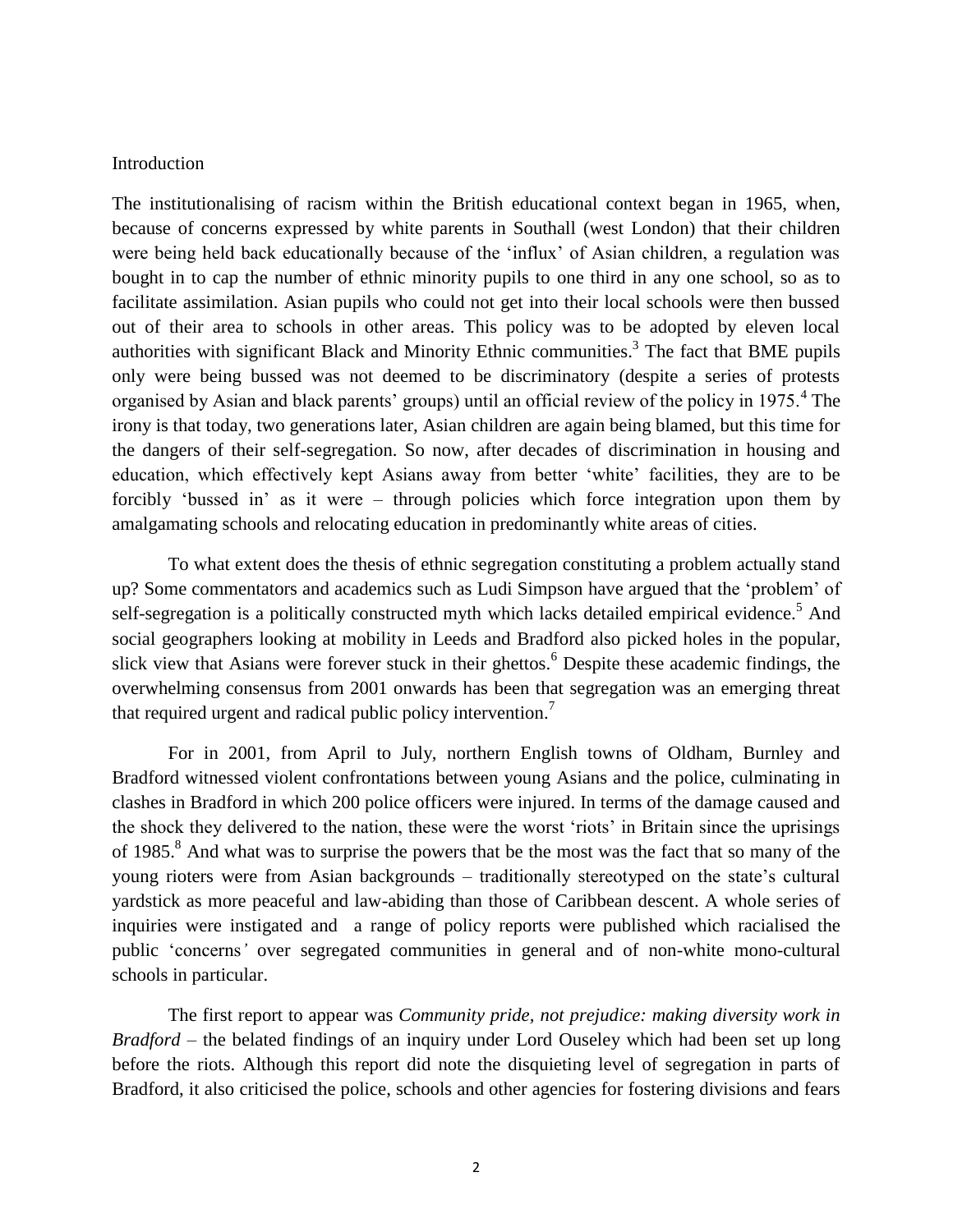between communities.<sup>9</sup> The national and local governments did not want to hear about their own failings – in terms of unemployment, bad schooling, lack of social provision, experience of racial violence – as causes for the youth rioting. The answer was to be sought, therefore within the community itself and was specifically located in its capacity to self-segregate. The most important intervention came via the inquiry led by Ted Cantle which came out with a report stressing the need for a programme of community cohesion to counteract the way that Asians were being allowed to lead 'parallel lives'.<sup>10</sup> 'Community cohesion' was, in the words of a key critic, 'politically identified as the prime component in building an effective response to the violence in the summer of 2001 ... the uprisings were recognised as a cultural problem to be dealt with by focusing on issues of citizenship, nationality and belonging.<sup> $11$ </sup> The theme of 'segregated' schooling developed with the publication of the Cantle report and the Ritchie report of 2001, which encouraged Oldham to adopt policies that would lead to better ethnic integration and the de-segregation of schools. $^{12}$ 

The political rhetoric surrounding segregation, Muslim pupils and schooling reached its peak following the publication of two studies which warned of the pervasive nature of ethnic segregation in some UK schools. Simon Burgess and Deborah Wilson, in 2004 recognised residential segregation as one of the principal causes of 'substantial segregation on ethnic criteria in some schools'.<sup>13</sup> Whilst, Ron Johnston et al in 2006 demonstrated significant levels of ethnic segregation within primary and secondary schools, but also ominously suggested that'school segregation is very substantially (and significantly) greater than is the case with residential segregation'.<sup>14</sup>

Popular discourses on ethnic segregation further expressed fears of 'Muslim ghettos'<sup>15</sup> and 'no go areas'<sup>16</sup> for white people in some northern towns. 'Segregated communities', 'parallel lives', 'Asian ghettos' and insular communities have subsequently become part of a received wisdom, which continues to influence both political agendas in the UK and other EU countries with sizeable Muslim populations. An implicit assumption within the debate on ethnic segregation in general and school segregation in particular is that it is the Muslim community which maintains an illiberal ghettoised and highly traditional enclave within western societies.

#### Preventing extremism in schools

Of course this disquiet about a community which was seen to be cutting itself adrift from the mainstream was underscored by concerns about the potential radicalisation of its Muslim youth in the light of 9/11 and 7/7. Part of this logic extended the community cohesion thesis, that ethnic segregation leads to racial conflict, to argue that ethnic segregation would lead to radicalisation and extremism.<sup>17</sup> The concern about segregation affecting the nation's psyche morphed into a concern about segregation affecting the nation's safety. That Muslim equalled segregated equalled potential bomber was clear from the way in which the government's *Preventing Violent Extremism Pathfinder Fund* of £5million, established in 2007 was allocated to local authorities simply on the basis of the size of their Muslim population.  $18$  The extension of community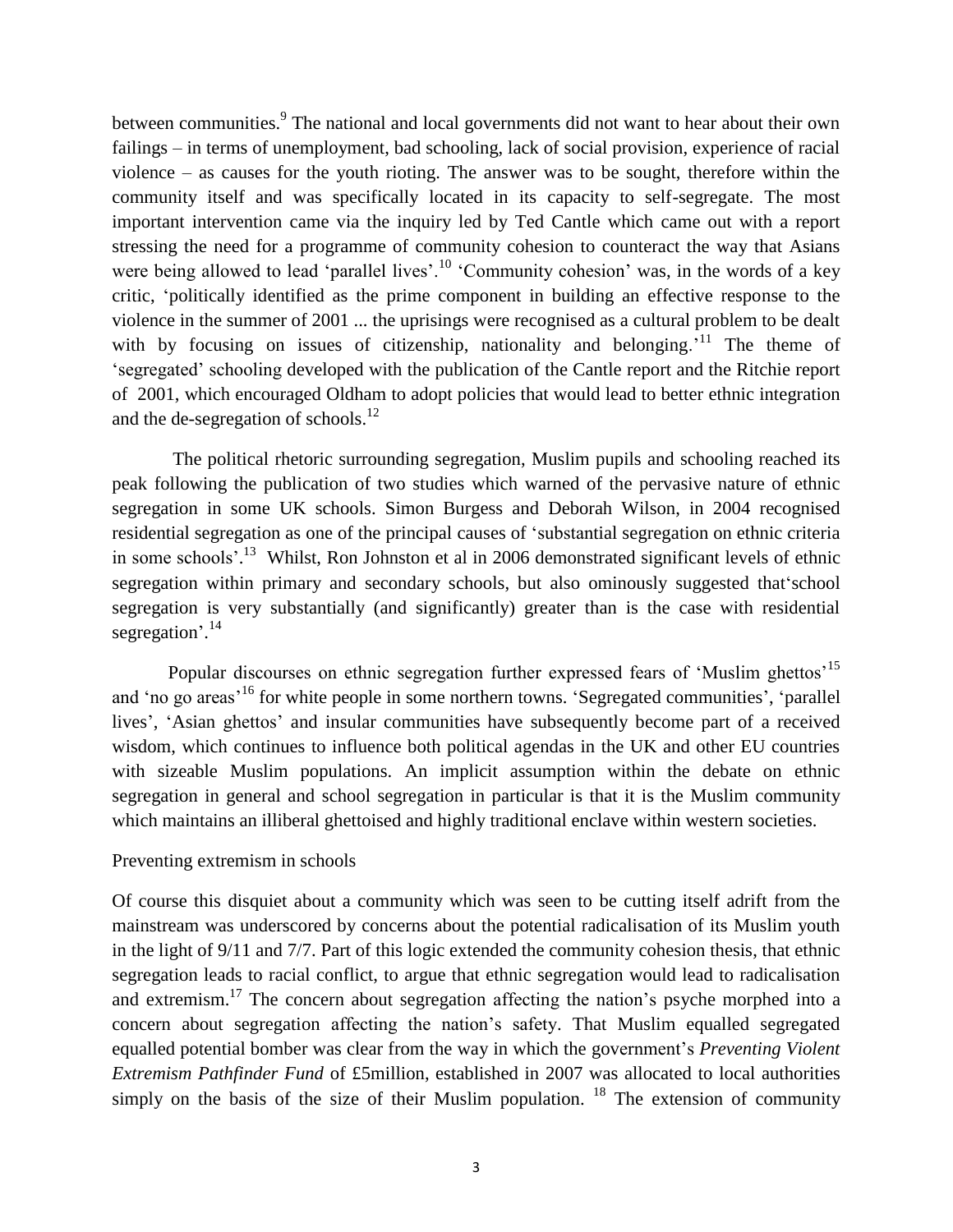cohesion to national security can be identified in the Department for Children, Schools and Families' prevention of violent extremism toolkit, titled: '*Learning Together To Be Safe,*<sup>19</sup> launched in response to the conviction of 16-year-old Hamand Munshi, the youngest British person to be convicted under the UK Terrorism Act. Munshi was arrested in West Yorkshire on his way home from a GCSE chemistry exam in 2006 and sentenced to two years imprisonment for 'downloading information about bomb making material from the internet and hidden notes about martyrdom under his bed'.<sup>20</sup> The toolkit provides 'advice' and 'guidance' to schools through a three-tiered approach aimed at countering the extremist narrative carried out in the name of Islam. The first tier is defined as '*universal actions'* which include schools 'promoting community cohesion and promoting equality and wellbeing', the second tier strengthens the *targeted* work, which includes schools using the 'curriculum to challenge extremist narratives'. Finally, and perhaps most controversially is the specialist tier which encourages schools to 'form good links with police and other partners to share information'. The Coalition government's revised Prevent Strategy of June 2011 also reinforced the partnership work between the Department for Education and the Office for Security and Counter Terrorism (OSCT) with support of £4.7m to work with local authorities and schools. A further £950,000 of regional funding was also allocated to embed the above toolkit within schools.<sup>21</sup> The revised Prevent Strategy also placed the Channel Project 'to support individuals vulnerable to recruitment by violent extremists' at a strategic and central role in the fight against terror. The Channel Project is the government's multi-agency risk management initiative, but in expecting teachers to 'become the eyes and ears of counter-terrorism policing' undermines the integrity of the teaching profession.<sup>22</sup> The implication of this project is to blur the boundaries between security, counterterrorism and education.

One of the leading government figures to champion this combining of national security and educational policy was Sir Cyril Taylor who has influenced both Conservative and New Labour educational thinking. He served as an adviser to ten successive secretaries of education, starting in the Thatcher era and ending in 2007, and was chairman, until his retirement of the Specialist Schools and Academies Trust from 1987 to 2007. Taylor's policy drive, expressed in his 2009 book *A good school for every child* makes the link between schooling, integration, deradicalisation and the Muslim problematic. He argues that, unlike other migrant communities, the Muslim one has yet to be assimilated. Taylor believes that the failure to 'assimilate' (which he uses interchangeably with 'integrate') can allow:

Extremist views and ideologies to be propagated resulting in radicalisation of individuals and leading to increased racial and religious tensions, criminal and anti-social behaviour, and ultimately a breakdown of cohesion within the community. What, therefore can be done to better integrate our ethnic minorities into their communities and to resolve these problems? The most important way is to avoid racial and religious discrimination of all kinds, but a particularly effective way is to better integrate children at school age.<sup>23</sup>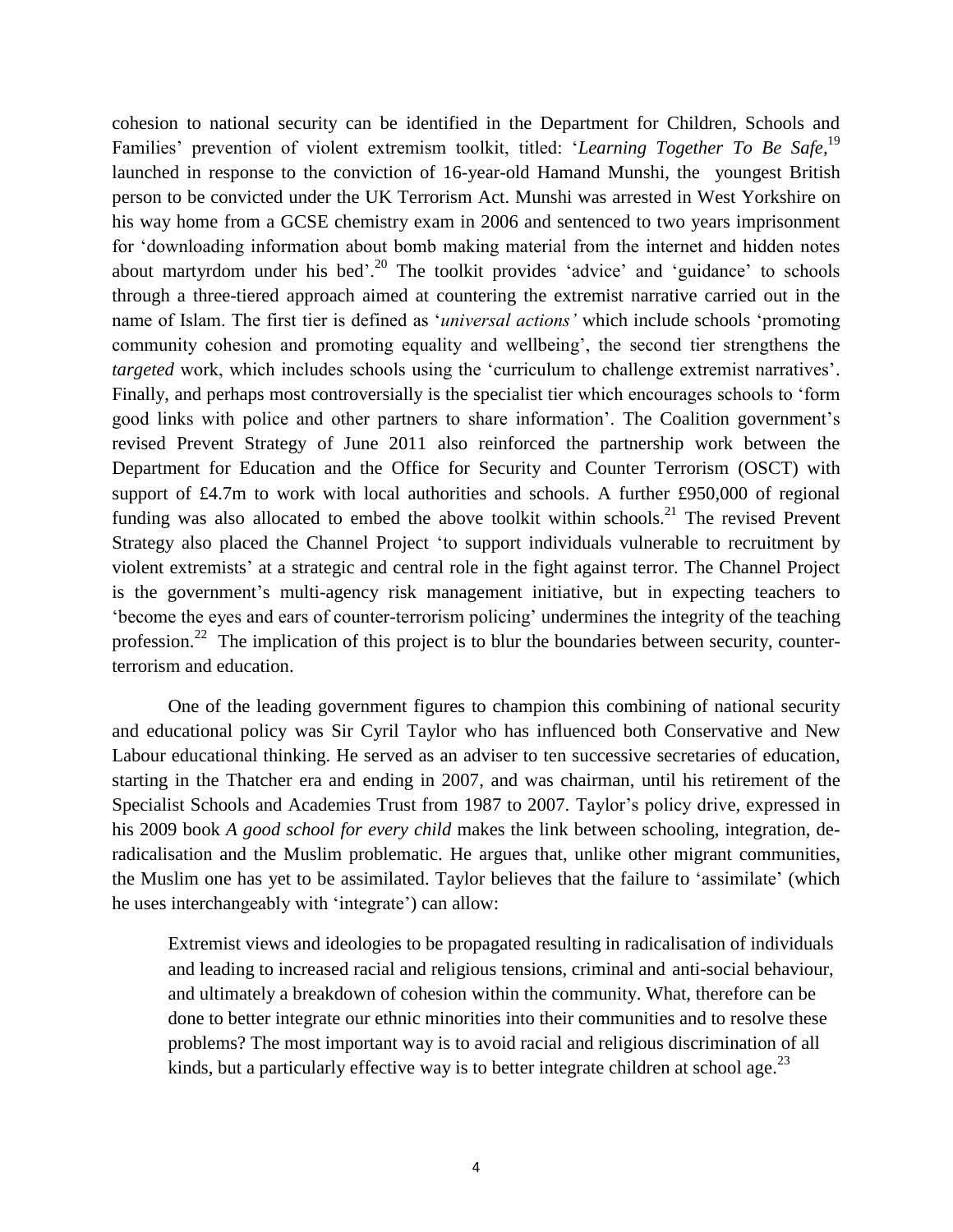It was Taylor who was to argue most overtly that Muslims should be integrated into mainstream society through publicly funded ethnically integrated schools - predicated upon a deradicalisation imperative, which extended the right to free education to counter terrorism agendas and security policies. '[O]ur Muslim communities are much more likely to help the police over atrocities such as the July 7 tube bombings if they are better integrated. It is a radical step but I believe a multi-faith community academy initiative can create new schools in socially deprived areas with a far more balanced intake of pupils<sup>'.24</sup>

School mergers and the politics of 'forced integration'

This model of forced integration, which has been aptly described by progressive educationalists as 'aggressive majoritarianism'<sup>25</sup> or the way 'majority dislike and prejudice towards Muslims are enforced in the name of commonsense, integration and even security', is assessed below in four local authority wards in the North of England where the School Academies or the Building Schools for the Future (BSF) programme, were used to tackle the issue of school segregation by merging schools with different ethnic cohorts. In local authorities such as Oldham, the School Academies and the BSF programme were administered together as one overarching programme. The BSF programme was a New Labour capital investment initiative introduced in 2007 and abandoned by the secretary of state for education, Michael Gove in  $2010$ .<sup>26</sup>

School Academies were introduced by the New Labour government in 2000 and later extended by the Conservative-led coalition government through the Academies Act of 2010. It allows schools to become independent of local authority control by opening the sector to the free market and letting business, charities and faith groups run schools while retaining public funding – thus privatising provision. This particular model of schooling has been seen as replacing a 'stakeholder approach', consisting of community groups, schools, parents and local authorities as key partners, with 'corporate governance', which includes businesses and charities as key partners.<sup>27</sup>The introduction of School Academies -with their concomitant connection to the private sector - is now used by some local authorities to tackle the question of ethnic school segregation - although there is no proof that such institutions either raise educational standards or promote social integration.<sup>28</sup> This particular approach to school de-segregation typically involves a school with a mainly Muslim cohort merging with a school with a predominantly white intake. Table 1 provides examples of four local authorities in the North of England that have adopted such an approach.

Whilst the schools highlighted in this study are not in the only local authorities to have adopted such a policy to address the problem of racial and ethnic segregation in UK schools, the four local authorities nevertheless provide an excellent insight into the impact of this approach. For all four areas have witnessed excessive media coverage of their Muslim communities, Oldham and Burnley were faced with the 2001 summer riots. Blackburn was thrust into the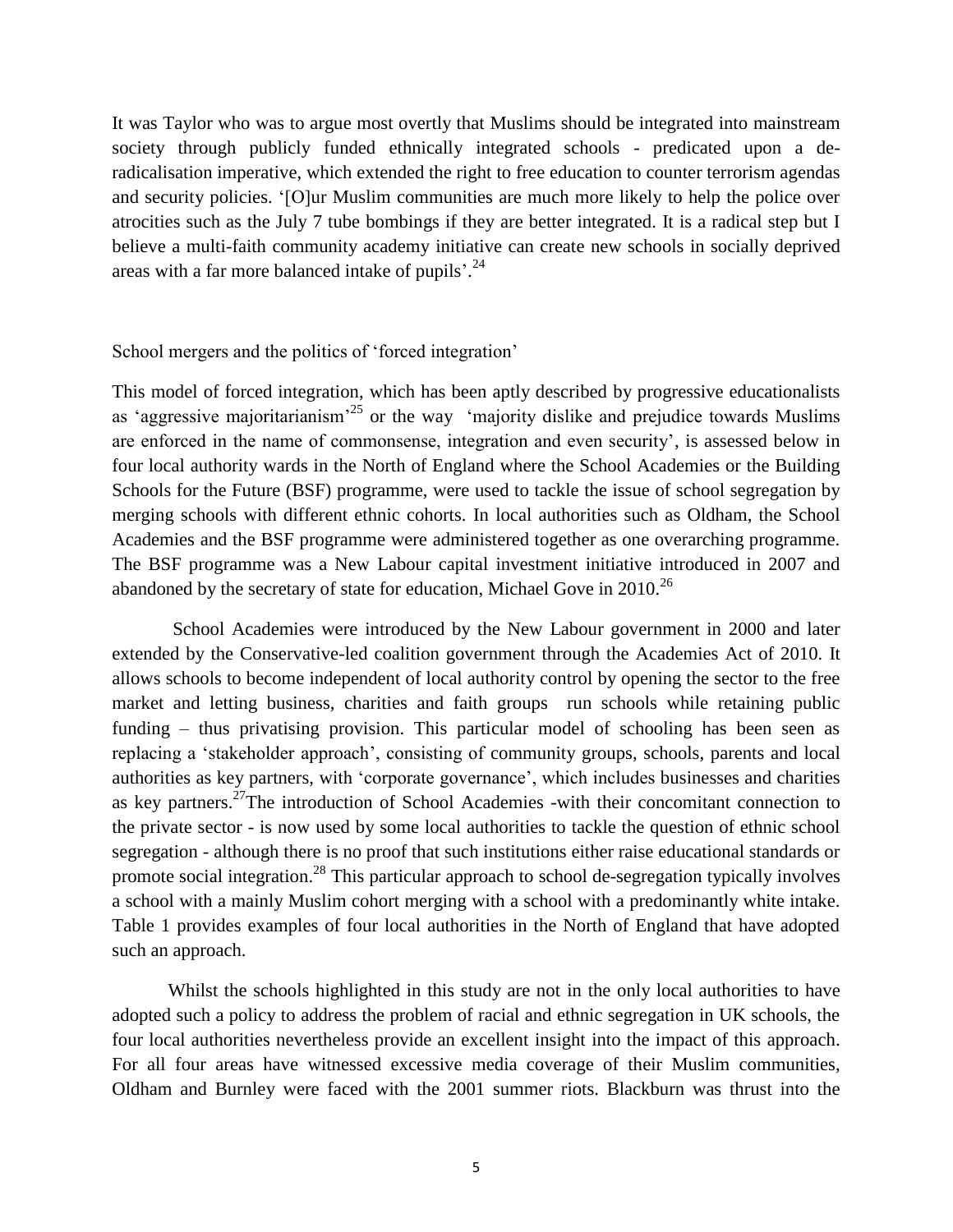media spotlight following former home and foreign secretary Jack Straw's 2006 column for the local *Lancashire Telegraph* in which he said he felt uneasy talking to someone he could not see i.e. because she was a woman in a niqab, and that he urged those constituents who came to his surgery fully covered, to unveil so as to facilitate the conversation.<sup>29</sup> Leeds attracted international media attention after it was identified that three of the four 7/7 bombers were from that city; in fact two of these bombers, Hasib Hussain and Mohammad Siddique Khan, were ex-pupils of Mathew Murray High School in Holbeck, Leeds - which was one of the schools involved in the school merger (see table 1).

An evaluation of the school mergers adopted by local authorities under the School Academies programme highlights the following key trends. Firstly, schools with a predominant or growing Muslim cohort are either closed down and merged with schools with mainly white intakes, or closed down so that the pupils are dispersed throughout the borough. Second, the school merger changes the school boundaries and therefore limits the problem previously caused by the existence of mono-cultural primary feeder schools, opening up the new school to a broader geographic boundary. Third, the physical location of the new buildings, which arise from the school merger is most often in mainly white residential areas. Finally, all of the newlycreated schools highlighted below have been strongly opposed by local communities and, in the case of two of the schools there has been an increase in racial conflict.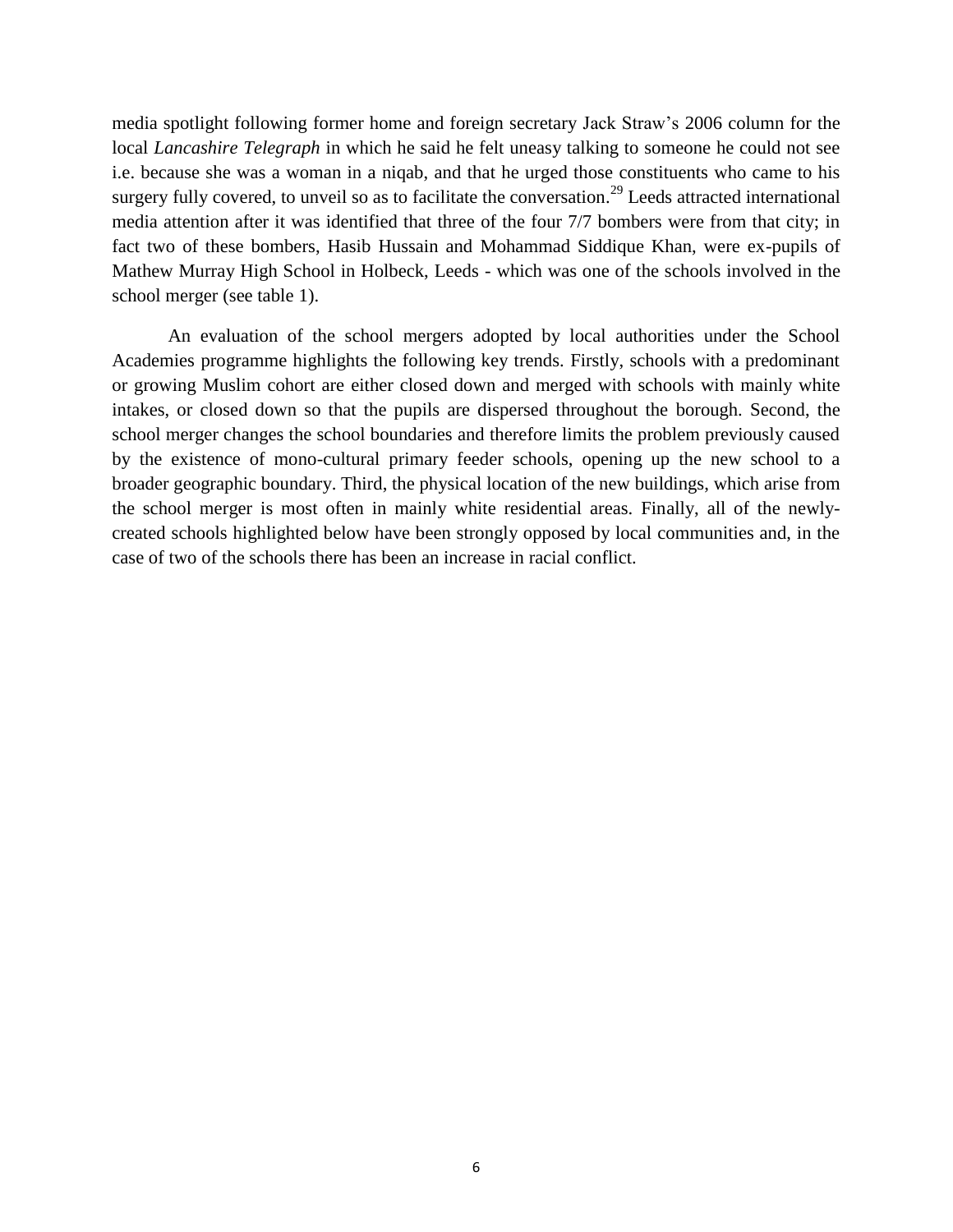| Table: Details of schools surrounding the controversy of 'forced integration' |  |
|-------------------------------------------------------------------------------|--|
|                                                                               |  |

| Local Authority          | Predominantly Muslim school<br>cohort | School merger with mainly<br>white school cohort | New school created from<br>merger              | Status(As of March<br>2012)          |
|--------------------------|---------------------------------------|--------------------------------------------------|------------------------------------------------|--------------------------------------|
| Blackburn with<br>Darwen | <b>Beardwood High School</b>          | Pupils dispersed<br>throughout borough           | $\overline{\phantom{0}}$                       | <b>School Closure</b><br>August 2012 |
| Burnley                  | Ivy Bank School                       | Habergham School                                 | <b>Hameldon Community</b><br>College (Academy) | Operational                          |
| Leeds                    | Mathew Murray High School             | Merlyn Rees Community<br>High                    | South Leeds Academy                            | Operational                          |
| Oldham                   | Grange School                         |                                                  | <b>EACT</b> - Academy Oldham                   | New Build 2013                       |
| Oldham                   | Kaskenmoor Secondary School           | South Chadderton School                          | Oasis Academy                                  | New Build 2013                       |
| Oldham                   | Breeze Hill School                    | Counthill School                                 | <b>Waterhead Academy</b>                       | New Build 2013                       |
|                          |                                       |                                                  |                                                |                                      |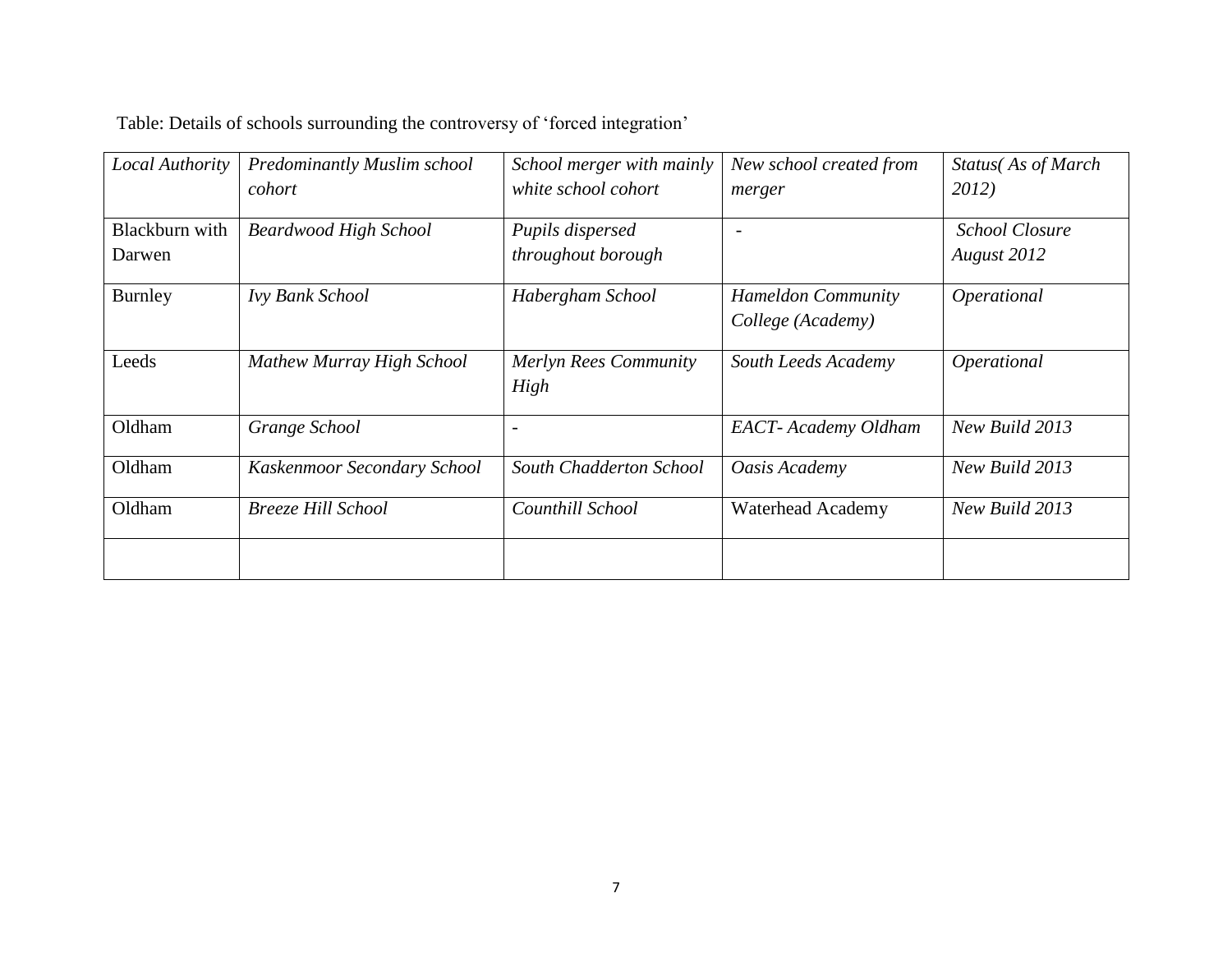Schools, proximity and racial conflict

The Academies, following school mergers in Leeds and Burnley **(**both currently operational – see table), generated intense racial tensions and what could be described as riots on both of the new campuses. This, for many, was clear evidence of a very blunt instrument being applied to the complex racialised concept of 'segregation'. Pupils attending the Leeds Academy, which was formed from the merger of two ethnically diverse schools in South Leeds, were described in the local paper as 'guinea pigs of poorly thought-out ideas'.<sup>30</sup> Leeds was one of the first authorities to adopt the school merger approach to desegregation by closing down a secondary school in the predominantly Muslim area of Holbeck and merging it with a school whose makeup was from the mainly white working-class estate in Belle Isle, South Leeds which reopened in September 2004. In order to attend school in Belle Isle, the Muslim students had to travel regularly from Holbeck ward, thus making them potential targets for racial violence. Their vulnerability intensified with 'bitter warfare'<sup>31</sup> and 'rising levels of racial tensions'<sup>32</sup> which culminated in 'full-scale riots' on a number of occasions, <sup>33</sup> within and outside the school premises*.* The intense racial conflict in 2005 followed a police response, which included the use of the police helicopter, after youths from the local community pelted the class rooms and broke onto the school grounds to provoke and verbally abuse the Asian students. Fears of racialised turf war accelerated in an intense altercation involving dozens of school pupils, with injuries to both teachers and students.<sup>34</sup>

A similar pattern of racial violence occurred in Burnley, following the school merger in September 2006. Racial violence principally directed against the 'outsiders' was orchestrated both by school pupils and ex-pupils living near the school neighbourhood.<sup>35</sup> The school merger was also capitalised on by the British National Party (BNP), through a BNP TV documentary titled 'forced integration comes to Burnley'.<sup>36</sup> The increase in racist incidents together with declining student numbers has added to the fear, insecurity and animosity towards the Hameldon Community College (Academy) in Burnley. The increase in racial tension, on December 2007**,**  revolved around a group of intruders entering the school premises and attacking two Muslim pupils. The first pupil received hospital treatment for head injuries whilst the second pupil suffered a seizure after being punched.<sup>37</sup> The Burnley ward was a particular electoral stronghold for the BNP which became the official opposition party on Burnley Council during the run-up to the May 2003 local elections. The BNP also won the first ever county council seat in 2009 by ending twenty years of Labour control. Currently the BNP has just one council seat; but this does not reflect the extent of far-right activity, given the rise of the popular street activism of the English Defence League (EDL), as seen through a number of high profile public demonstrations by the EDL Burnley division.

One of the only studies of the impact of such mergers, conducted by PeaceMaker<sup>38</sup> in Oldham, found that fears over proximity and racist attacks were major themes. PeaceMaker, a voluntary organisation established following the riots of 2001 to tackle racism, interviewed over 1,000 young people in Years 7, 8 and 9 across the seven secondary schools involved in the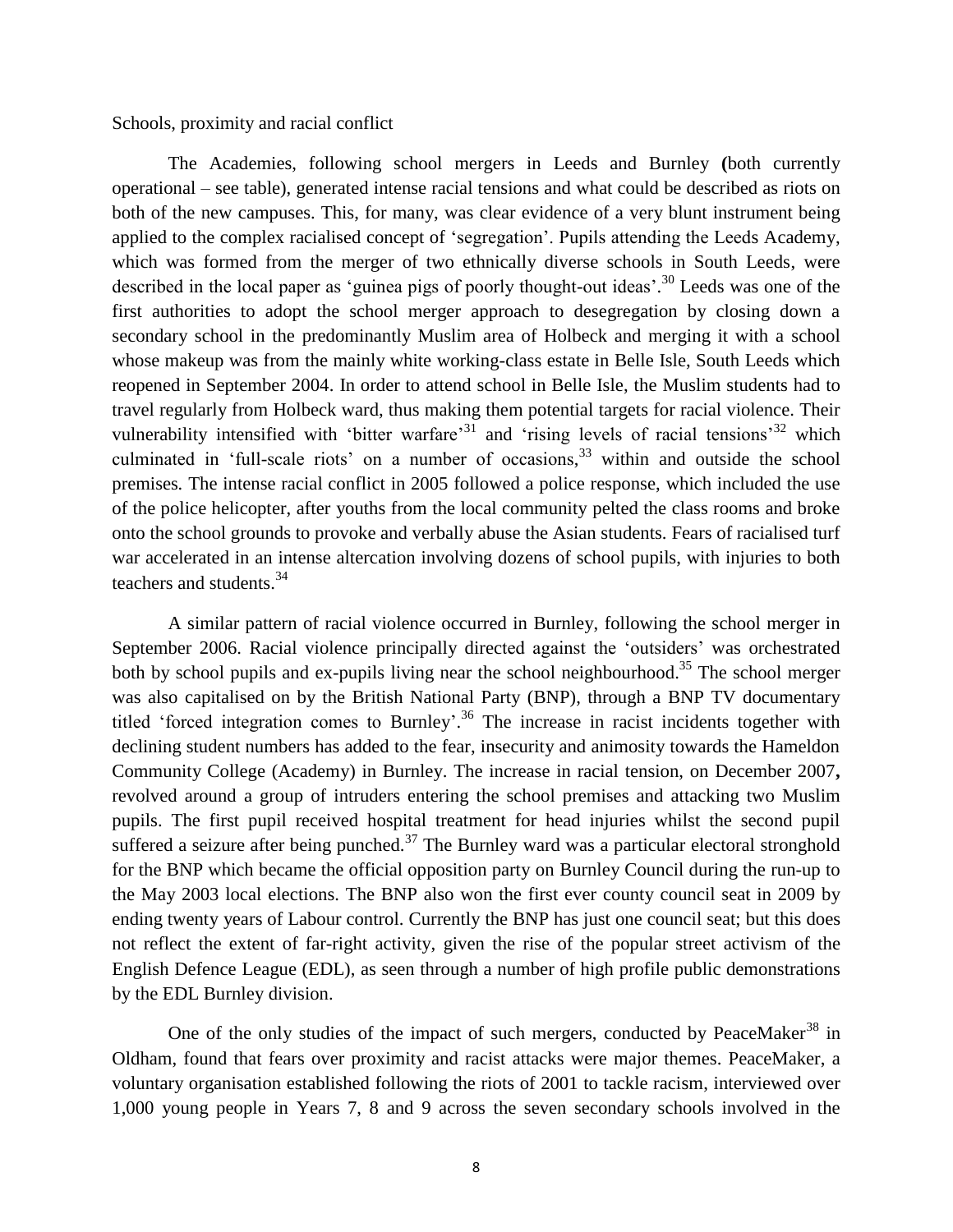merger. The study confirmed how ethnic and religious prejudices were dominant discursive narratives used by pupils to make sense of the pending changes. Pupils expressed concerns over racism and clashes over religion leading to 'riots' and 'wars' between the dominant ethnic groups in Oldham. Perhaps the most striking revelation was that some students felt that segregation between schools should be replaced by segregation within schools. PeaceMaker noted how a number of students argued that parts of the new Academies should be segregated by a 'wall down the playground' or 'different lunch and break times' for the safety of different ethnic groups.<sup>39</sup>

Such fear of racial violence and harassment in schools is not new. The prevalence of racial and religious intolerance in and around schools was highlighted in the Macdonald Inquiry into racial violence in Manchester schools, following the murder of Ahmed Iqbal Ullah on a Burnage school playground; but harassment and attacks were in fact being reported at Dormers Wells secondary school in Southall as far back as the 1960s.<sup>40</sup> Then it was the children of the first generation of post-war Punjabi Sikh workers who were at risk to attack. But as recent, empirical research has confirmed, today, with the climate created by the 'war on terror', it is Muslim pupils, the children and grand-children of Pakistani and Bangladeshi mill workers who now routinely experience racism and racist abuse as part of their schooling.<sup>41</sup> These incidents are not only perpetrated by fellow school pupils but also by staff members within a school.

Racial violence against Muslim pupils was just the starkest reaction to this forced integration. An analysis of letters published in the local press reveals how the policy of school mergers managed to engender a generalised white backlash against what was quickly seen as 'integration by stealth', and *'*social engineering'. An excerpt from a letter to the local paper encapsulates the way school desegregation, an idea believed to be imposed by political elites on to white working-class neighbourhoods, was seen as a belligerent force with the potential to foster racial divisions.

Forcing integration (which is exactly what is happening) will only deepen divisions within those areas affected. It's a splendid moot point that all the people who tell us how to mix all seem to live in splendid isolation among their own kind. $42$ 

Integration policies aimed at racial integration were seen to compromise the principle of parental choice. The 'social engineering' feature of these policies undermined individual rights and the autonomy of in-group solidarity based upon racial and ethnic difference. The collective discourse was based upon a political awareness of the role of government in shaping local policy. Another disgruntled letter-writer put it:

I have voiced and written objections to Schools for the Future on a number of occasions, ever since the idiotic idea was mooted. The entire concept was nothing but an effort in social engineering, aimed at racial integration in secondary education. This was engineered by the report on racial disturbances in Burnley.<sup>43</sup>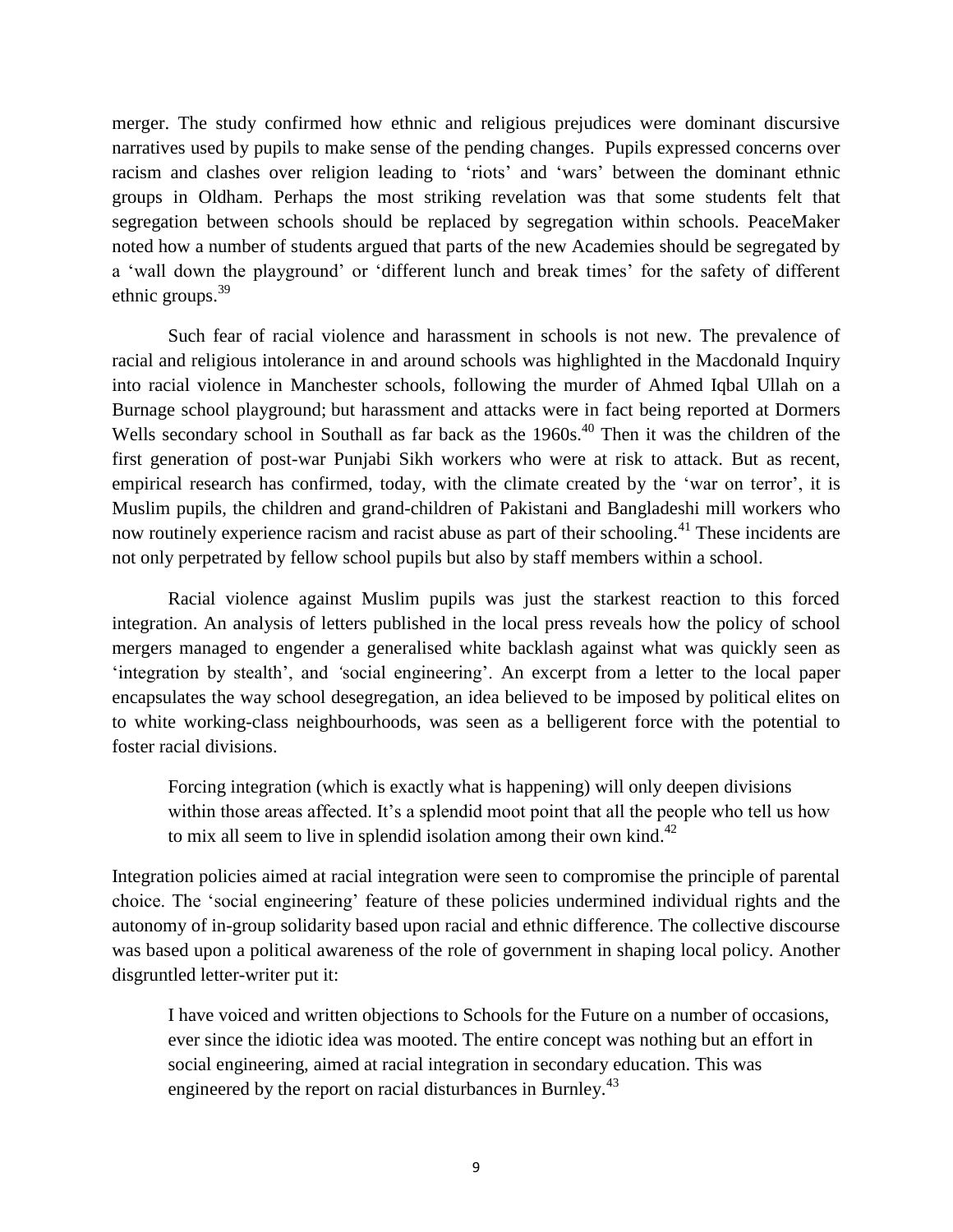This backlash reveals a multi-faceted resistance and counter-narrative by the mainly white community to the policy of integration and School Academies.<sup>44</sup> White communities tended to view these programmes as weakening white working-class identity and marginalising its residents. The presence of Muslim pupils in 'their' schools was seen as rupturing 'whiteness'.<sup>45</sup> The above views also demonstrate how schools play a crucial role in the ways in which communities are imagined. The compromising of whiteness in schools via an influx of Muslim pupils was associated with the decline of community and nation.

### The politics of white flight

The letters published in local papers expressed fears and anxiety about the increased ethnic minority populations in areas considered to be 'white'. The notion of racially segregated communities as expressed in these letters demonstrated how segregated schools served a socialpolitical objective of whiteness. The counterintuitive nature of merging schools, so that more Muslim pupils are taught within mixed school environments, is deeply problematic because of white flight. The following letter excerpt highlights how relocating Grange School (Oldham)**,** with an over 95 per cent Bangladeshi Muslim cohort, to the neighbouring white neighbourhood of Royton could eventually lead to white communities relocating. The letter implies that within the context of schooling, some white parents, faced with the prospect increasing number of ethnic minority children, would either send their children to white or whiter schools within the borough, or the entire family or even the community may overtime uproot.<sup>46</sup>

Moving students from Grange to a new school on Our Lady's site [Royton] is part of a plan for '*integration via the back door*?' If this goes ahead a time will come when future generations of the ethnic minority families will move to Royton ... in time the indigenous population could well move out.<sup>47</sup>

Despite the government's intention of creating mixed schools, in the local public discourse of school mergers, the Muslim presence was considered deeply problematic. Muslim communities are essentialised, not just as culturally inferior but also as holding fundamentally *different* views from western enlightened mores. The sentiments expressed in the letter below highlight the importance of placing anti-Muslim prejudice in the West within a broader historical context to understand contemporary prejudice.<sup>48</sup>

You can't integrate people whose cultural difference is too great, and who don't want to integrate anyway. It's that simple, and it's that obvious. Islam is a religion of domination and separatism, based upon the falsehood of superiority. No amount of education or indoctrination will bridge the divide. In fact, if schools taught about REAL Islam, instead of the sanitised Western-friendly version concocted for our kids, the gap would get even wider. Integration of Islam with Western democracy is not possible. It REALLY IS that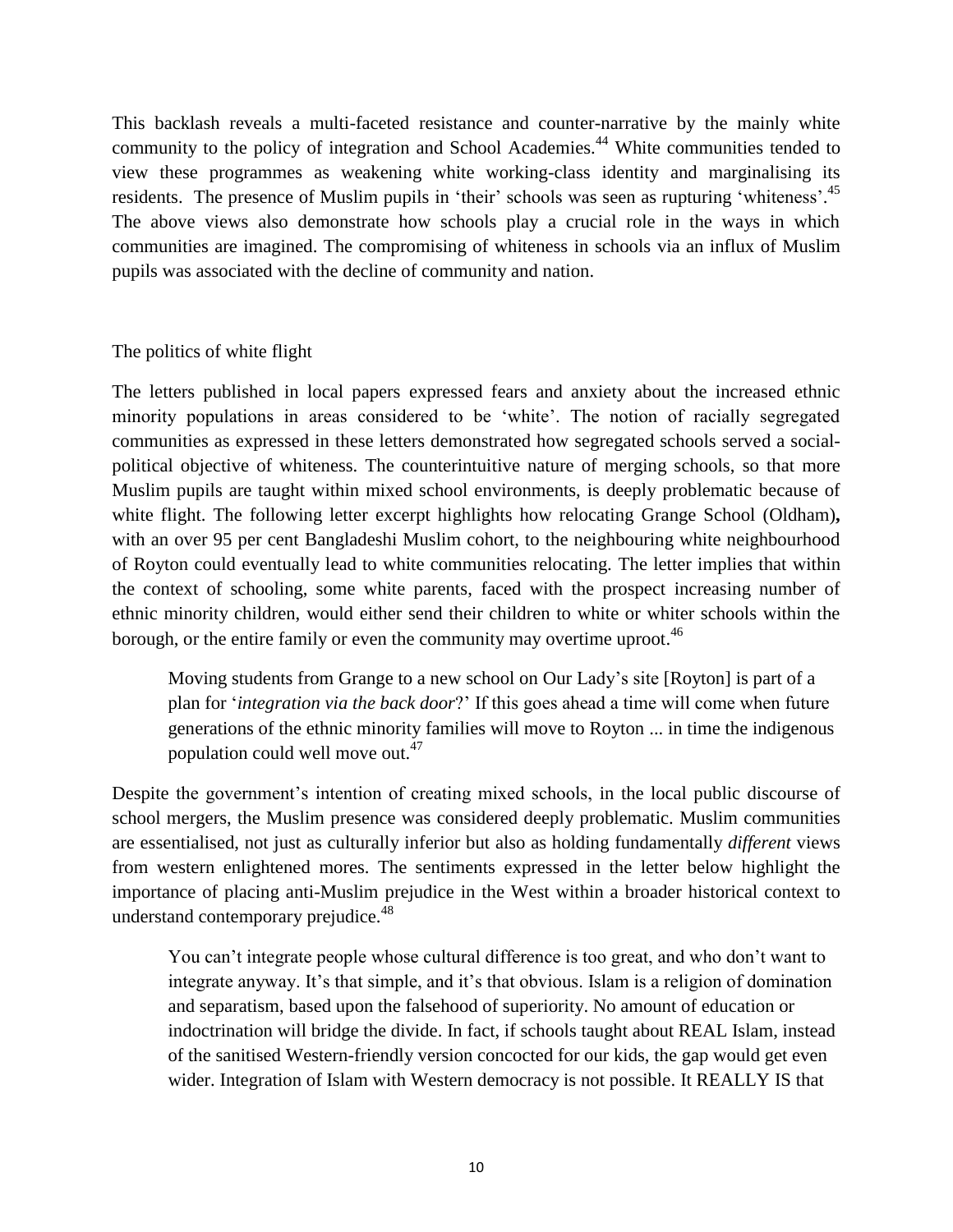simple, and if these idiots in education think that by attempting to 'social engineer' the schools they can solve it, they are very wrong.<sup>49</sup>

### School location and white backlash

Localised discussion of cultural difference is often mediated through an interpretative racial categorisation where religious difference substitute for 'race'. Within local debates, such differences become important signifiers of power and privilege which determine choice and location of school. Thus externally manufactured integration of pupils is seen as undermining the status quo and the privilege of a particular group. Any attempt to rupture the sense of prerogative is rigorously challenged. A highly controversial scheme involving the amalgamation of two secondary Catholic schools, one of which was located within a predominant Muslim community with significant number of Muslim pupils, within a Muslim neighbourhood of Oldham, provides interesting insights into the ways in racial integration is conceptualised. The following letter highlights how the prospect of non-Catholic children attending the £30m newly-built and refurbished 'Catholic super school', funded through the BSF programme is seen as undermining the educational privileges of Catholic pupils.

It is a distinct possibility that places in our schools will be awarded to non-Catholic children at the expense of Catholic children. Catholic schools have a duty and responsibility to bring up the children in the Catholic faith. This will become increasingly difficult when Catholic schools become multi-faith schools.<sup>50</sup>

The backlash against the proposed location of a Catholic super school was championed by the pressure group *Oldham Catholic Schools Parents Association* (OCSPA). OCSPA campaigned vigorously to have the proposed location changed, based upon the fear of some parents that the 'area had a reputation for drug abuse, crime and young girls being groomed for prostitution'.<sup>51</sup> Its activities culminated in a protest march, on 30 March 2008, which attracted over 600 parents campaigning against locating the proposed Catholic School in a mainly Muslim area. OCSPA did finally manage to change the council policy, albeit under the heavy cloud of accusations of racism from the Catholic Diocese of Salford and the local paper.<sup>52</sup> The school is currently being built in a mainly white area of Oldham.

OCSPA's story is not an isolated campaign of preserving and maintaining 'whiteness' of schools. After all the introduction of bussing by minister Edward Boyle in 1965 followed two years of agitation and protest by the Southall Residents' Association egged on by the British National Party, complaining that local schools were being 'swamped' by immigrant children. A generation on and closer to home, a landmark case in Yorkshire in the mid-1980s involved the Parental Alliance for Choice in Education (PACE) successfully stopping Kirklees Metropolitan Council from sending children from the white neighbourhood of Thornhill to a school in the predominantly Muslim area of Savile Town, Dewsbury. In this case, protesting white parents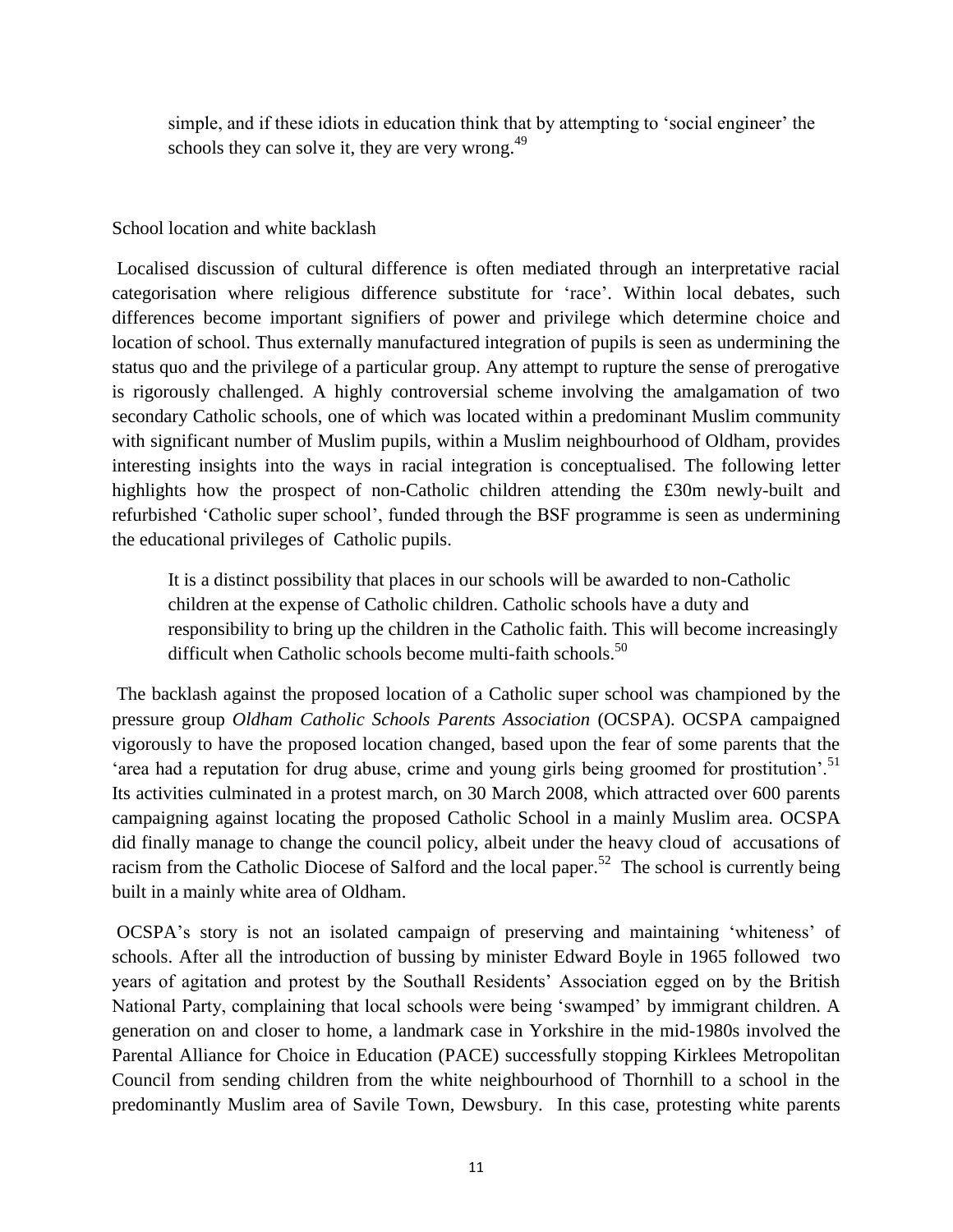actually started their own makeshift school on top of a pub in Thornhill, whilst awaiting a judicial review. Interestingly, in all of the above cases, the politics of parental choice is substituted for race and ethnicity and the practice of white flight entails the desire to maintain and sustain educational privilege*.* 

### **Conclusion**

In recent years we have witnessed a fundamental paradigm shift in education from concerns about ethnic minority educational underachievement and anti-racism to a deeply politicised discourse on integration and counter-terrorism – both of which demonise Muslims. This analysis of school mergers shows how the Muslim community is pathologised at policy level and victimised at the grass-roots level of lived experience. It also shows how attempts to merge two ethnically distinct and mono-cultural schools, in the name of cohering communities, can lead to yet more distrust between communities.

Contemporary attempts to govern Muslim communities is often associated with the 'community relations'<sup>53</sup> approach to de-radicalisation, which views Muslims as a suspect community or 'the enemy within*'*. Integration is often portrayed as a means through which Muslims can be better citizens or become de-politicised, 'moderate' Muslims. Furthermore, the educational policy framing of Muslim communities is predicated upon the assumption that it's the Muslims who are unwilling to integrate into mainstream society. But the idea of integration has to be contextualised within the racialised contemporary public discourse, which is not only reluctant to accept Muslims as fellow citizens, but deems them antithetical to the West.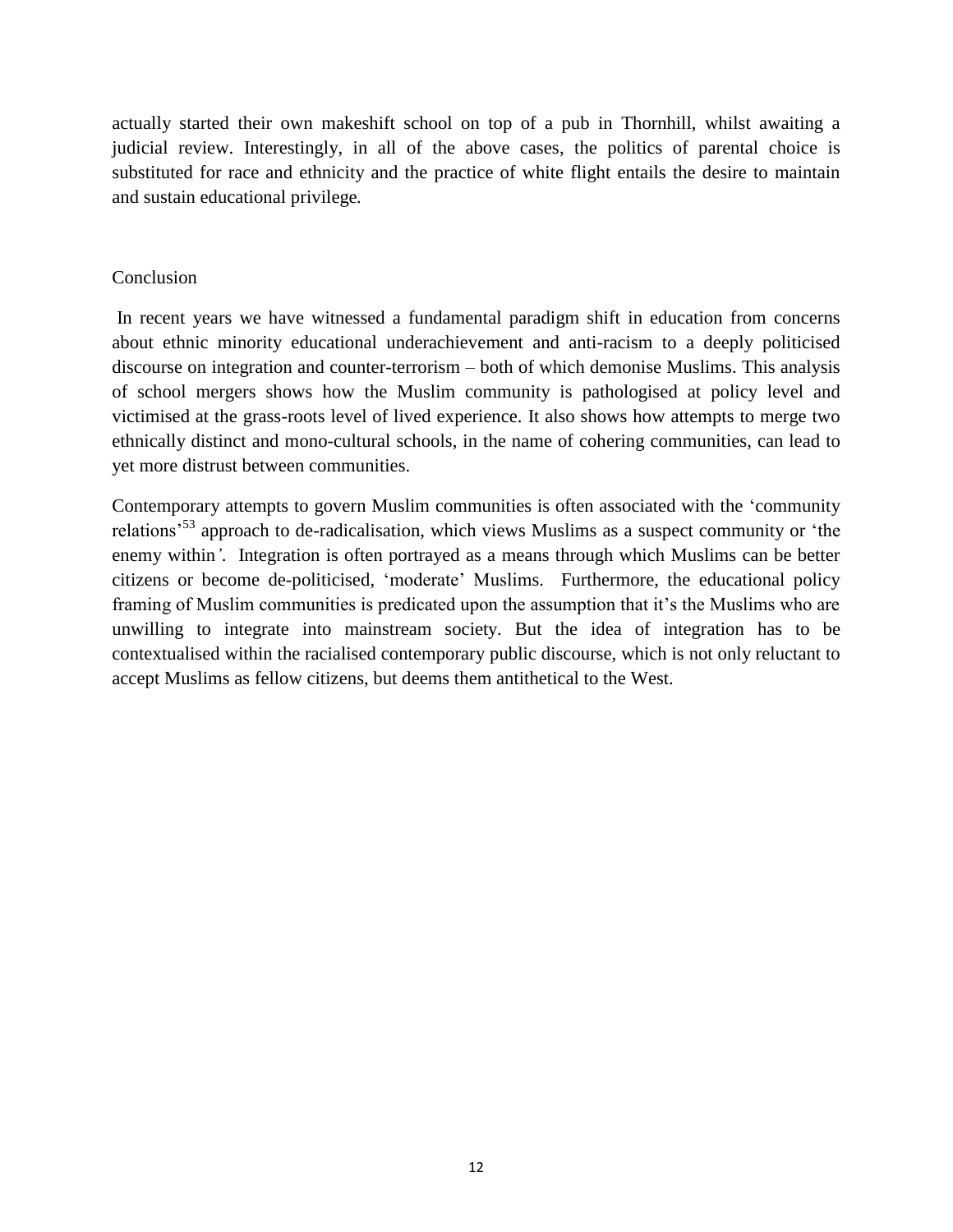#### References

 $\overline{a}$ 

 See <http://www.irr.org.uk/news/asians-do-mix-say-researchers/>which cites Deborah Phillips et al, *Asian mobility in Leeds and Bradford*, http://www.geog.leeds.ac.uk/projects/mobility/

<sup>7</sup> Ted Cantle, *Community Cohesion: a new framework for race and diversity (*Basingstoke: Palgrave Macmillan, 2005).

<sup>8</sup> For an analysis of these riots which goes against the main trend, see Arun Kundnani, 'From Oldham to Bradford: the violence of the violated', *Race & Class*, (Vol.43, no2, October 2001).

<sup>9</sup> Herman Ouseley, *Community Pride, not Prejudice: making diversity work in Bradford* (Bradford, Bradford Vision, 2001).

<sup>10</sup> Community Cohesion: a report of the independent review team. Chaired by Ted Cantle (London, Home Office, 2001).

<sup>11</sup> Jonathan Burnett, 'Community cohesion and the state', *Race & Class* (Vol. 45, No 3, January 2004).

<sup>12</sup> *One Oldham, one future – The Ritchie Report*, Oldham, December 2001.

<sup>13</sup> Simon Burgess and Deborah Wilson, 'School segregation in multiethnic England', *Ethnicities* (Vol. 4, no. 2, June, 2004) p.237.

<sup>14</sup> Ron Johnston, Simon Burgess, Deborah Wilson, and Richard Harris, 'School and Residential Ethnic Segregation: an analysis of variations across England's local education authorities' *Regional Studies, (*Vol. 40, no. 9 December, 2006), p.988.

<sup>15</sup>Lord Cary, 'Are we promoting harmony or Muslim ghettos?' *Daily Telegraph*, 9 February 2008.

<sup>16</sup> Michael Nazir-Ali, 'Extremism flourished as UK lost Christianity' *The Sunday Telegraph*, 6 January 2008.

<sup>17</sup> Lynn Davies, *Educating Against Extremism* (Stoke on Trent, Trentham Books, 2008).

<sup>18</sup> Arun Kundnani, *Spooked! How Not To Prevent Violent Extremism* ( London: Institute of Race Relation, 2009).

<sup>19</sup> Department or Children, Schools and Families, *Learning Together To Be Safe: a toolkit to help schools contribute to the prevention of violent extremism*, October 2008

<sup>20</sup> Caroline Gammell, 'Britain's Youngest Teenage Terrorist: "a wake-up call for parents"', *Daily Telegraph* 19 September 2008.

 $21$  Home Office, Prevent Strategy (The Stationery Office, June 2011) p. 68.

http://www.homeoffice.gov.uk/publications/counter-terrorism/prevent/prevent-strategy/prevent-strategyreview?view=Binary

 $^{22}$  Ibid., p.7.

<sup>23</sup> Cyril Taylor, *A Good School For Every Child: how to improve our schools* (London, Routledge, 2009).

<sup>24</sup> He is quoted in Richard Garner, 'Multi-faith school planned to tackle segregation' *The Independent,* 6 February 2007.

<sup>25</sup> David Gilborn, *Racism and Education: Coincidence or Conspiracy* (London, Routledge, 2005) p.81.

 $26$  The BSF initiative was scrapped in 2010 as part of the coalition's spending cuts. Despite these cuts, the schools involved in the school merger and 'forced integration' controversy were given full government support.

<sup>27</sup> Ranson, S. and Crouch, C. *Towards a New Governance of Schools in the remaking of Civic Society* (London, Centre For British Teachers Education Trust, 2008).

 $28$  There is no compelling evidence which shows that school academies produce better educational results, compared to local authority schools with similar cohorts For a detailed assessment see Stephen Gorard, 'What are Academies the answer to?', *Journal of Education Policy* (Vol. 24, no**.** 1 January, 2009) pp. 1‐13.

<sup>29</sup> Jack Straw, *Lancashire Evening Post*, 6 October 2006.

30 *Yorkshire Evening Post*, 9 October 2008

<sup>31</sup> Andrew Hutchinson and Ian Rosser, Class Warfare, *Yorkshire Evening Post*, 8 September 2005.

<sup>32</sup> Ian Rosser*,'* Pupils in Class War II*' Yorkshire Evening Post.* 18 October 2005.

<sup>1</sup> Cited in Derrick Bell, *Silent Covenants* (Oxford, Oxford University Press, 2004), p.23.

<sup>2</sup> Cited in Fekete, *Integration, Islamophobia and Civil Rights in Europe (*Institute of Race Relations, 2008), p.12.

<sup>3</sup> Sally Tomlinson, *Race and Education: Policy and Politics in Britain (*New York, Open University Press, 2008).

<sup>4</sup> See CARF, *Southall: the birth of a black community* (Institute of Race Relations, 1981).

<sup>5</sup> Nissa Finney, and Ludi Simpson, '*Sleepwalking To Segregation'? challenging myths about race and migration*   $(Bristol, Policy Press, 2009).$